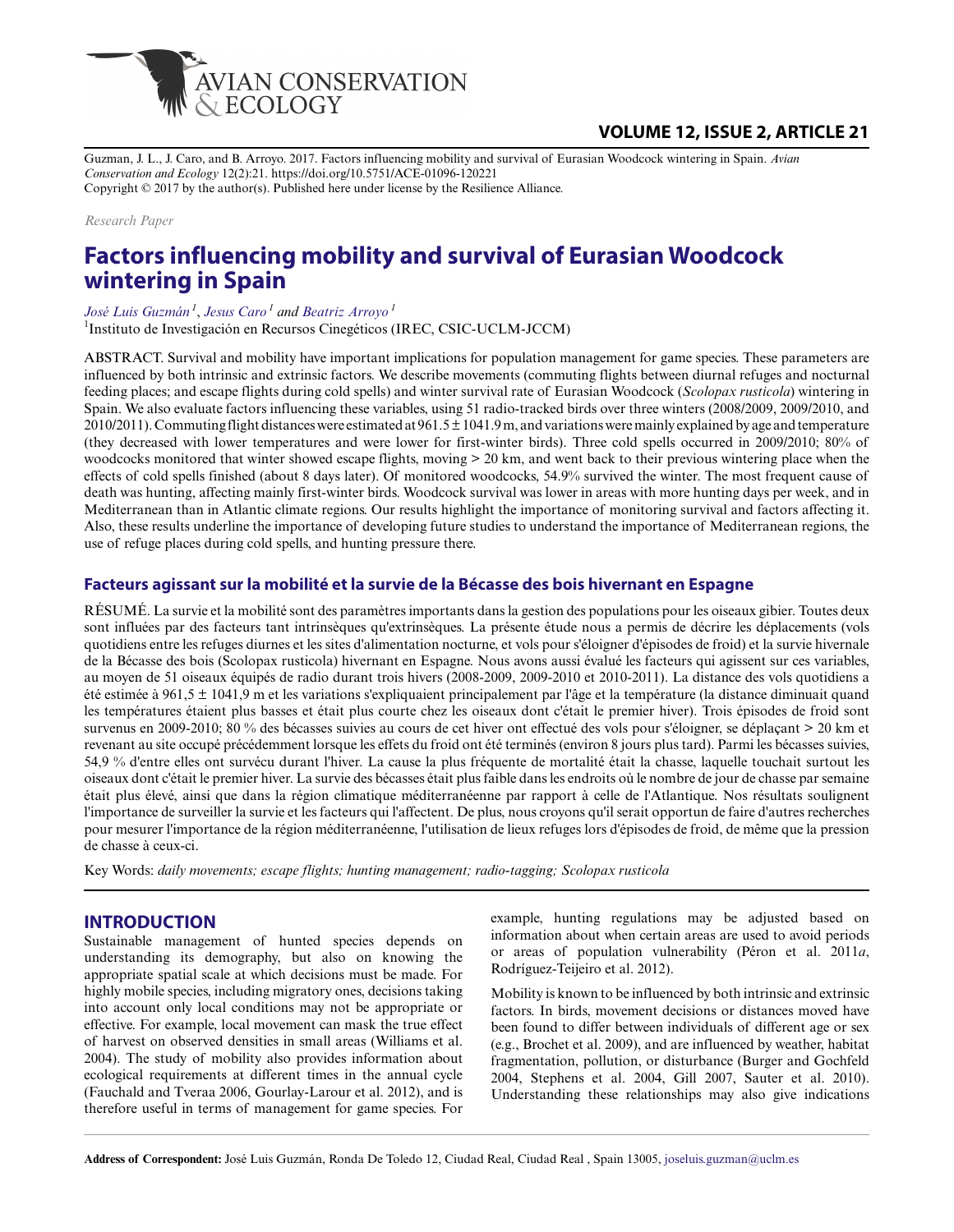about whether the type and extent of movements might be related to variations in fitness. For example, longer flights to obtain food may indicate ability to use space flexibly, therefore increasing the chances for individual survival (Austin et al. 2006). Conversely, because longer flights have higher energy costs, in poor food conditions they could be associated with lower survival (Wikelski et al. 2003).

The Eurasian Woodcock (*Scolopax rusticola*), hereafter woodcock, is a migratory wader highly reputed as a game bird in its wintering areas of Western and Southern Europe (France, the northern parts of the Iberian Peninsula, and Italy). Studies based on radio-tracking have shown that woodcock perform two types of movements during the wintering period. They make daily movements (hereafter commuting flights) at dusk and dawn between the places where they spend daytime (usually forests) and other locations at night (usually grasslands). For European wintering woodcock it has been shown that grasslands represent the main foraging areas, whereas forests represent more sheltered areas to spend the day (Cramp and Simmons 1983, Duriez et al. 2005*a*; although see Masse et al. 2013, where the opposite has been found for American Woodcock, *Scolopax minor*, in summer). Commuting flights indicate a trade-off between using good shelter and good feeding places, and the relative use of both types of places reflects the relation between energetic needs and predation risk (Duriez et al. 2004*a*). Additionally, when weather conditions become severe woodcock can make long-distance movements (hereafter escape flights) to more temperate places where they wait until the weather conditions change and then return to their normal wintering places (Gossmann and Ferrand 2000, Péron et al. 2011*a*).

Severe weather conditions in winter have in fact been found to influence woodcock survival rate (Hoodless and Coulson 1994, Tavecchia et al. 2002, Péron et al. 2011*a*), which decreases when earthworms become inaccessible, as happens with cold spells in winter (Péron et al. 2011*a*). On the other hand, survival rate in game species may be strongly influenced by hunting pressure itself, if mortality associated with hunting is additive instead of compensatory (Péron 2013). Indeed, a study in France has described spatial differences in annual survival of woodcock in relation to hunting pressure (Péron et al. 2011*b*, 2012), with woodcock annual survival being lower in those areas with higher hunting pressure. Considering that breeding areas and migration routes are similar for woodcock wintering in different areas in France (Bauthian et al. 2007), and therefore that any mortality effect in winter is not likely compensated by density dependent survival later in the year, this finding supports that in certain circumstances hunting pressure represents an additive source of mortality to those found at different times in the annual cycle.

Most previous studies about survival and mobility of woodcock have been developed in France, the UK, or Ireland (Wilson 1982, Hoodless and Coulson 1994, Duriez 2003), areas dominated by Atlantic climate. Knowledge about survival and movements of their wintering populations in Spain is, in contrast, scarce. The only radio-tracking study so far was carried out in the Atlanticclimate region of northern Spain (Braña et al. 2010) and there is no information about these topics in the Mediterranean-climate region. The Mediterranean-climate region is characterized by denser vegetation in the forest understory (Specht 1969). Energy expenditure by thermoregulation in dense vegetation habitats is lower than in more open ones (Wiersma and Piersma 1994), mainly because of the effect of wind (Bakken 1990). Therefore, in the Mediterranean region, thermoregulation costs (and thus energetic needs) under low temperatures may be lower on account of greater vegetation cover. Additionally, because worm availability is directly related to soil temperature (Lavelle 1988), it is also possible that the greater vegetation cover in the Mediterranean region results in that earthworm availability is less reduced under low air temperatures there.

In this paper we assess movements and survival rate of woodcock wintering in Northern Spain in sites under two climatic regions (Atlantic and Mediterranean) using radio-tracked birds, and factors influencing them. We hypothesize that commuting flight distances would be influenced by temperature, as lower temperatures increase energy needs (Duriez et al. 2004*b*), but that this relationship may be influenced by climatic region. Second, we hypothesize that survival rate would also be influenced by temperature, but that, as for commuting flight distances, the relationship between temperature and survival rate may be modulated by climatic region, and that survival rate would also depend on hunting opportunities, i.e., number of hunting days allowed per week in each area (Tavecchia et al. 2002). Additionally, we describe escape flights observed, conditions eliciting this behavior, and duration of the displacements. Finally, we discuss our results in relation to management of this species.

## **METHODS**

#### **Study species**

The woodcock is a forest migratory wader with a Palearctic distribution, breeding in temperate regions of Asia and Europe (Cramp and Simmons 1983). It has a large breeding population and trends appear to be stable (BirdLife International 2016), although important declines have been observed in areas like the UK (Heward et al. 2015). Recent studies of the wintering populations of Western Europe describe a stable tendency in recent decades, although with important annual variations in abundance (Aebischer and Baines 2008, Ferrand et al. 2008, Guzmán and Arroyo 2015).

#### **Study areas and years**

We radio-tracked woodcock in winters 2008/2009, 2009/2010 and 2010/2011 in two provinces of Northern Spain (Fig. 1). In the winter of 2008/2009, monitoring took place in three valleys of Navarra province (Ulzama, Baztán, and Esteribar); in the winters of 2009/2010 and 2010/2011, it took place in two municipalities of Álava province (Kuartango and Zuia; Fig. 1). The study area was located between the sub-Atlantic and sub-Mediterranean climatic regions, with an irregular topography where the altitude varies between 300 and 600 m, and landscape is dominated by forest-grassland mosaic. In the areas of Ulzama, Zuia, and Baztán Atlantic climate dominates, characterized by temperate weather, important rainfall throughout the year, and where predominant vegetation cover types are deciduous forest of beech, oak, and mixed formations of these (*Fagus sylvatica, Quercus petraea, Q. robur* and *Q. pyrenaica*) including patches of conifer reforestation (*Pinus radiata, P. nigra* and *Chamaecyparis lawsoniana*). In contrast, in Kuartango and Esteribar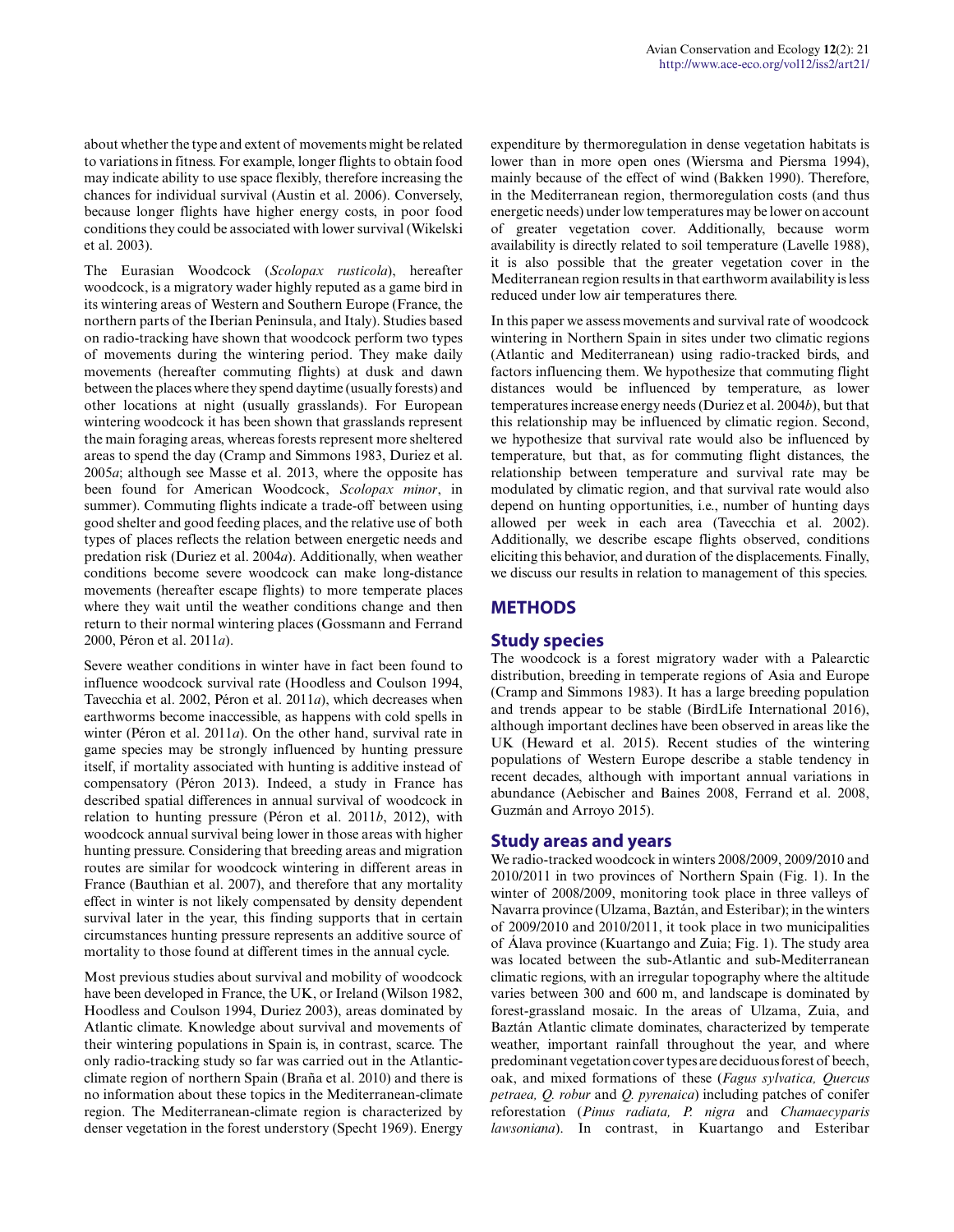Mediterranean climate dominates, with warm and drier summers, and the predominant tree layer is composed of sclerophyllous forest (*Q. ilex* and *Q. faginea*) with dense Mediterranean scrub and conifer reforestations.

**Fig. 1**. (A) General location of the study area in Northern Spain. (B) Specific locations of the radio-tracking study areas: 1, Zuia (Atlantic); 2, Kuartango (Mediterranean) (both in Alava province); 3, Baztán (Atlantic); 4, Ulzama (Atlantic); 5, Esteribar (Mediterranean) (in Navarra province); 6, study area during cold-spells.



Study areas varied in the number of hunting days per week. Hunting was allowed seven days per week in Navarra. In Alava, number of hunting days allowed was usually four, but it varied among monitored areas, because part of monitored individuals in Zuia moved around the Natural Park of Gorbeia, where the number of hunting days per week was lower than in the rest of the areas (Fig. 1).

Weather varied among the three study winters: in 2009/2010 there were three cold spells in the radio-tracking study areas, one in December, one in January, and one in February. Cold spells were defined as periods when the average temperatures were in the lower 10 percentile for the area (in our case, below zero degrees), and when this situation remained more than four consecutive days (Yagüe et al. 2006), resulting in frost and snow covering the ground. In the other two winters no cold spells occurred.

#### **Radio-tracking data**

Each radio-tracking season lasted approximately four months, starting in December and ending with the prenuptial migration of all radio-tracked woodcock still alive at that time (late March to early April). We captured and marked individuals during the first half of December, to minimize the chance of capturing migrating birds (wintering populations increased regularly until late November, suggesting postnuptial migration until that time; Guzmán 2013). Captures were made at night in grasslands, dazzling the bird with a flashlight while another person captures it with a landing net (Duriez 2003). Captured birds were fitted with radios (TW-3 single celled tag by Biotrack) with a mass of 12 g  $\leq$  4% of body mass). The transmitter was anchored by a simple loop forming a harness at the level of the keel and fixed with a special glue on the back of the bird (hypoallergenic livestock blue, Nasco, Fort Atkinson, USA), following the method described in Duriez (2003). The transmitter incorporated an activity sensor to detect if the individual was active or resting. If an individual remained in the same geographical position without activity between two consecutive diurnal or nocturnal locations, we approached to check if it was alive or dead. A total of 61 woodcock were trapped and aged based on plumage characteristics (Ferrand and Gossmann 2009). Four of these were never located after tagging, in four the transmitter was incorrectly fitted and fell off shortly after deployment, and two died of stress during the capture process. In the remaining 51 individuals (13 in 2008/2009; 17 in 2009/2010; 21 in 2010/2011), we could register either their death during the study winter (as corpses were found) or they were monitored at least until the end of February, when we were no longer able to locate them, suggesting that they had departed (prenuptial migration) and therefore survived the winter period. We identified predation as a cause of death when we found predation marks on the corpse or on a radio. In these cases, the possibility of scavenging following another source of death cannot be ruled out, for example if a hunter shot a woodcock but did not recover it, and then it was scavenged by a predator. Therefore, our predation estimates refer to "apparent predation." Birds were identified as dead through hunting if the radio was brought back to us by local hunters. In other cases, we classified the bird as "dead for unknown reasons."

Monitoring consisted of obtaining diurnal (10:00 to 15:00) and nocturnal (20:00 to 00:00) locations of all individuals until their death or onset of prenuptial migration. We approached woodcock by radio-triangulating locations up to 10–50 m from the bird during the day and 50–100 m during the night, first using a vehicle with a dipole antenna and then walking with a three-element Yagi antenna (Duriez 2003). When we located an individual, we assessed temperature with an outdoor digital thermometer. We aimed to monitor each individual at least twice a week during the day and the same frequency at night. When an individual was found dead, we estimated time of death as the midpoint between the last time alive and when it was found dead.

Commuting flight distance was calculated as the distance in meters between a diurnal location and a nocturnal location, i.e., the distance covered between the forest and the grasslands. The distance was calculated with a Geographic Information System (QGIS 1.8.0; QGIS Development Team 2013) using consecutive day-night locations, i.e., locations in a given day and of the same individual the subsequent night. The only exception was for two woodcocks for which we had too few consecutive day-night locations; here, we calculated the distance between a daytime location and the following available nighttime location, which was 2–3 days later. Results excluding these day-night time pairs were no different to those presented here. For analyses, we took into account only those individuals with three or more day-night location pairs ( $6 \pm 2$  pairs of locations for 34 individuals; mean  $±$  SE).

During the first cold spell observed in the 2009/2010 winter, we were unable to locate several woodcocks that were regularly located using the ground-based telemetry protocol, but they returned to the study area subsequently. In the second and third cold spells that year, two light-aircraft flights were carried out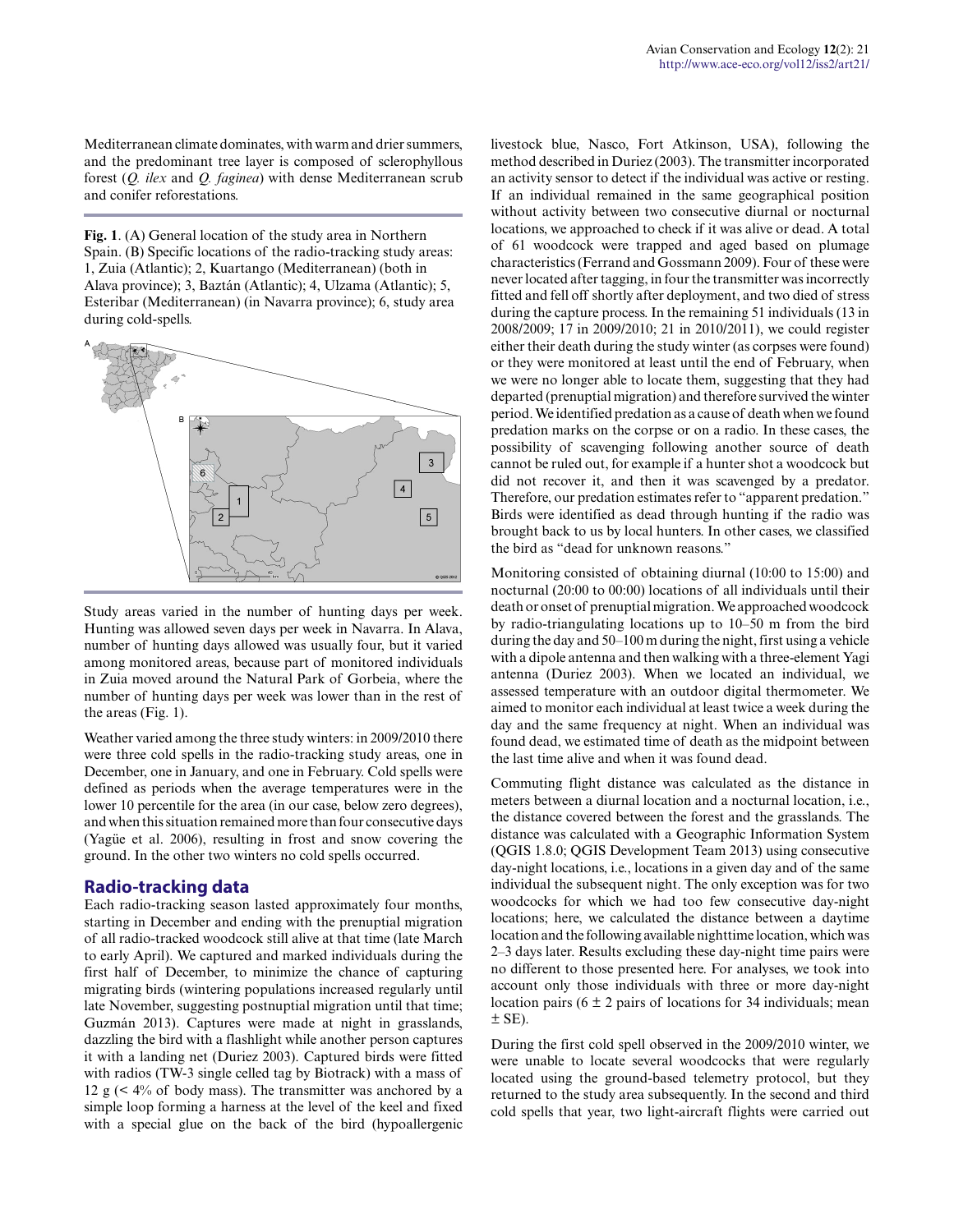after the movement of birds from the study area, to identify their location. The aircraft was equipped with two unidirectional antennas and we travelled across the study area, following the method described in Gilmer et al. (1981). We monitored the nearby area in a radius of 100 km, with emphasis in the warmer and snow-free coastal areas (Fig. 1). When an individual was detected from the aircraft, we noted the approximate geographic location using GPS and the next day a more precise location was obtained from the ground following the protocol for commuting flights (see above). Escape flight distances were assessed as the distance between the last location (day or night) before the cold spell and the first location (day or night) during the cold spell. Because of the small sample size  $(n = 15)$ , the escape flights were evaluated only descriptively.

#### **Statistical analyses**

We built Generalized Linear Mixed Models to assess factors associated with variations in commuting flight distance. The response variable was log-transformed to fit a normal distribution. Individual identity was included as a random intercept to account for repeated measures from individuals  $(n =$ 190 commuting flight distances from 34 individuals). As explanatory variables, we included temperature as a continuous variable, and climatic region (Atlantic or Mediterranean), age (adults or first-winter birds), and hunting opportunity (high, medium, or low) as factors. Hunting opportunity was categorized in relation to the number of hunting days per week in each area as "high" if hunting occurred seven days a week, "medium" if hunting occurred four days per week, or "low" when there were less than four hunting days per week. Temperature for this analysis was calculated as the average of the diurnal and nocturnal temperature records obtained for each individual in the day/night location considered for each commuting flight. We also included in the model the interaction between region and temperature.

For analyses of winter survival rate, we built Generalized Linear Mixed Models with the response variable "weekly survival" fitted to a binomial distribution (with a logit link), and following the basic assumptions of telemetry-based survival estimation (Murray 2006). This variable was scored as 1 if an individual had remained alive in a particular week, and 0 if it had died during that week. Individual identity was included as a random intercept to account for repeated measures of individuals ( $n = 551$  weekly registers from 51 individuals). As above, explanatory variables included temperature, climatic region, age, hunting opportunity, and the interaction between temperature and region. We did not consider commuting flight distance as an explanatory variable because sample size did not allow it: woodcock that died relatively early in the winter were not monitored sufficiently long to obtain enough night-day consecutive locations. For this analysis, temperature was calculated as the average minimum temperature of all days of a given week from the registers of the nearest climatic station to the study area (Pamplona climatic station in 2008/2009, and Vitoria climatic station in 2009/2010 and 2010/2011; [https://](https://www.tutiempo.net/clima) [www.tutiempo.net/clima\)](https://www.tutiempo.net/clima). The approximate distances to the climate stations from the field sites were: Pamplona-Esteribar, 15 km; Pamplona-Ulzama, 20 km; Pamplona-Baztán, 30 km; Vitoria-Zuia, 15 km; Vitoria-Kuartango, 20 km. We considered this to be a more reliable indication of the temperature experienced during that week than our records during the weekly location of the individuals, which were based on only one or two daytime and nighttime records. Furthermore, weather stations give a better picture of temporal variability in conditions that match the time scale we considered, whereas the ground-level measures are more appropriate to the scale and spatial nature of the commuting distance analysis. In both models, temperature was standardized prior to analyses (by subtracting the mean and dividing by the standard deviation) to help with model convergence.

We used an Information-Theoretic approach to select the best models explaining variation in commuting flight distance and survival rate, because this approach is widely used in the wildlife and ecological literature (Burnham and Anderson 2002). We used the AICc differences between models with different explanatory variables as criterion to select the best models, taking into account all possible combination of variables (Appendix 1). Models with less than 2 ΔAICc points in relation to the best model were considered to have the same empirical support (Burnham and Anderson 2002). We present the model-averaged coefficients of the explanatory variables included in those models, using this subset of models for their calculation (conditional average). Variables included in those models were not collinear (Cade 2015). We also calculated the relative variable importance, based on the sum of the weights of each of the models that included this variable (Burnham and Anderson 2002). Analyses were carried out with R 3.2.4 (R Core Team 2016), using the package MuMIn (Barton 2017). Means are presented  $\pm$  SE.

#### **RESULTS**

#### **Commuting flights**

Commuting flight distances ranged between 10.0 m and 5135.1 m (mean  $961.5 \pm 1041.9$  m, n = 190). The most important variables explaining variation in commuting flight distance were age group and temperature, variables that appeared in all the selected models (Tables 1 and 2). Commuting flights were shorter in first-winter birds than adults (1380.48  $\pm$  1260.11 m for adults, n = 94; 702.75  $\pm$  702.75 m for first-winter birds, n = 75), and were shorter under lower temperatures (Table 2).

**Table 1**. Results of models explaining woodcock (*Scolopax rusticola*) commuting flight distance. The table contains the full model and selected models (models with ΔAIC less than 2 points from the best one).  $K =$  number of parameters.  $W =$  weight of the model.

| Models                                        |   |         | K AICc AAICc | W    |
|-----------------------------------------------|---|---------|--------------|------|
| Selected models                               |   |         |              |      |
| $\sim$ Temperature + Age + Hunting            |   | 625.6   | $\theta$     | 0.46 |
| $\sim$ Temperature + Age + Region             | 6 | 626.7   | 11           | 0.27 |
| $\sim$ Temperature + Age + Hunting + Region   | 8 | 626.8   | 1.1          | 0.27 |
| Full model                                    |   |         |              |      |
| $\sim$ Temperature + Age + Hunting + Region + |   | 9 629.3 | 3.7          |      |
| Temperature*Region                            |   |         |              |      |
|                                               |   |         |              |      |

The three best models also contained either hunting opportunity, region, or both as explanatory variables (Table 1). Flight distances appeared to be longer in Atlantic than Mediterranean regions, and under low more than medium and high hunting disturbance,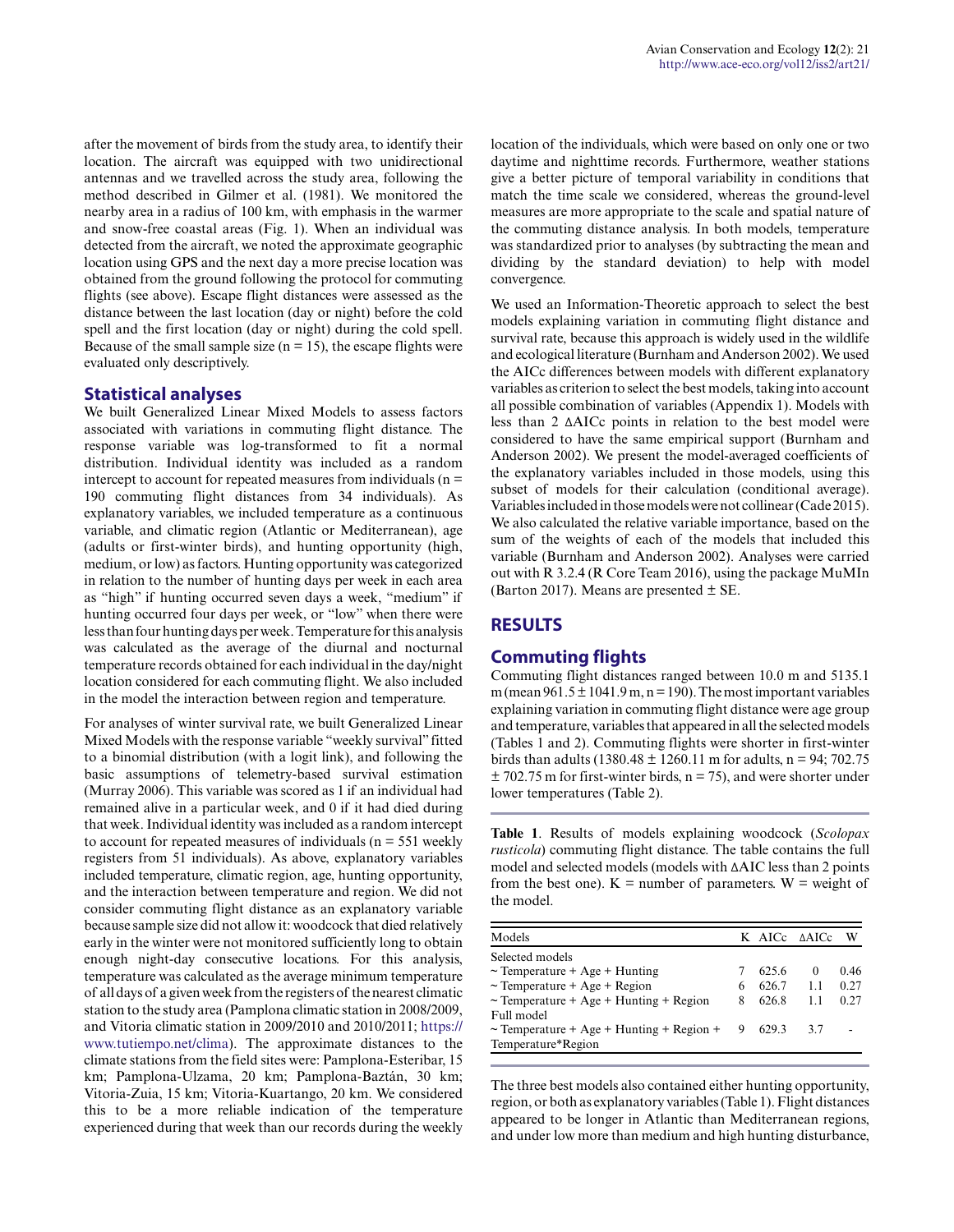although the parameter coefficients for some of the categories within those variables were unreliable (Table 2). The interaction between temperature and region did not appear in any of the best models.

**Table 2**. Model-averaged parameter coefficients of variables explaining woodcock (*Scolopax rusticola*) commuting flight distance from selected models. CI = 95% confidence intervals, RVI = relative variable importance.

| Explanatory variables    | Coefficient | SE.  | CI<br>$(2.5\%)$ | СI<br>$(97.5\%)$ | <b>RVI</b> |
|--------------------------|-------------|------|-----------------|------------------|------------|
| Intercept                | 7.41        | 0.40 | 6.60            | 8 1 4            |            |
| Age (first-winter birds) | $-1.38$     | 0.40 | $-2.16$         | $-0.59$          |            |
| Temperature              | $-0.98$     | 0.53 | $-0.39$         | $-0.07$          |            |
| Hunting (medium)         | $-0.95$     | 0.61 | $-1.90$         | $-0.20$          | 0.73       |
| Hunting (high)           | $-0.23$     | 0.08 | $-2.14$         | 0.22             | 0.73       |
| Region (Mediterranean)   | $-0.52$     | 0.60 | $-1.60$         | 0.03             | 0.54       |

## **Escape flights**

Of the 20 woodcock monitored in 2009/2010, only four did not make escape flights during cold spells. All others moved in at least one of the cold spells from the study area to other valleys (hereafter refuge areas; Fig. 1), characterized from being at lower elevation (200 m above sea level instead of 600 m on average for the study areas), and where ground was only partially covered with snow. The distance that woodcock moved during escape flights between the usual wintering areas and refuge areas was on average  $23.4 \pm 6.0$  km (Table 3). The birds remained in the refuge areas an average of eight days and went back to within 77 m of their previous wintering place (Table 3). Only one bird did not go back to its original wintering area, and remained during the rest of the winter in the refuge area.

**Table 3**. Parameters describing the displacements occurred during the three cold spells of 2009/2010. Figures in parentheses show sample size used in each case (although the occurrence or not of escape flights was monitored in all individuals, we were not able to identify the other parameters for all of these individuals).

| Cold<br>spell         | Frequency of<br>escape flights<br>(%) | Distance<br>covered<br>$(km)^{T}$ | Time in<br>refuge<br>(days) | Fidelity of<br>return (m) |
|-----------------------|---------------------------------------|-----------------------------------|-----------------------------|---------------------------|
| December <sup>§</sup> | 53.3(15)                              | $27.3 \pm 3.3$ (3)                |                             |                           |
| January               | 64.3(14)                              | $22.2 \pm 6.6$ (4)                | $8.2 \pm 2.2$ (8)           | $76.1 \pm 4.4(3)$         |
| February              | 64.3(14)                              | $19.6 \pm 6.4(3)$                 | $7.2 \pm 1.5(9)$            | $77.7 \pm 20.8$ (3)       |

† Proportion of monitored individuals in 2009/2010 that did escape flights.

‡ Distance between the location before the cold spell and the first location after displacement.

§ In the cold spell of December, it was impossible to describe the time that they spent in the refuge or the fidelity when they came back to their usual wintering places.

## **Survival rate**

During the radio-tracking period, 54.9% of tagged woodcock (60.7% of adults and 47.8 % of first-winter birds) were monitored until the end of the winter season (Table 4), with the last location occurring between 21 February and 3 April. These birds were inferred to have undergone prenuptial migration and were therefore considered to have survived the winter. Among those that did not survive, 47.8% of individuals were hunted (13.0% of adults and 34.8% of first-winter birds), 21.7% were killed by predators (17.4% of adults and 4.3% of first-winter birds), and in 30.4% it was not possible to determine the cause of death (17.4% and 13.0% of adults and first-winter birds; Table 4). Woodcock that survived  $(n = 28)$  remained in the winter area an average of  $105.9 \pm 11.6$  days from the beginning of December,  $(109.0 \pm 11.6$ days for adults,  $n = 19$ ; and  $110.1 \pm 9.1$  days for first-winter birds,  $n = 11$ ).

**Table 4**. Number of radio-tracked individuals in relation to fate in the different seasons and age groups.

|               |              | Fate            |  |            |                              |  |  |  |
|---------------|--------------|-----------------|--|------------|------------------------------|--|--|--|
| Winter Age    |              | Migrated Hunted |  | Depredated | Dead<br>(Unknown)<br>reason) |  |  |  |
| 2008/09 Adult |              |                 |  |            |                              |  |  |  |
|               | First-winter |                 |  |            |                              |  |  |  |
| 2009/10 Adult |              |                 |  |            |                              |  |  |  |
|               | First-winter |                 |  |            |                              |  |  |  |
| 2010/11 Adult |              |                 |  |            |                              |  |  |  |
|               | First-winter | 8               |  |            |                              |  |  |  |
| Total         |              | 28              |  |            |                              |  |  |  |

The most important variable explaining variation in survival rate was hunting opportunity, appearing in all of the best models (Table 5). Winter survival rate was increasingly higher in areas with lower hunting opportunities (Table 6 and 7). Age, region, and temperature also appeared each in one of the three best models (Table 5): winter survival was higher in Mediterraneanthan Atlantic-climate region, in adults than in first-winter birds, and increased with increasing temperature (Table 6 and 7). However, the relative importance of these variables was much lower and parameter coefficients included zero when taking into account their confidence intervals (Table 6). The interaction between temperature and region did not appear in any of the best models.

**Table 5**. Results of models explaining winter woodcock (*Scolopax rusticola*) survival. The table contains the full model and selected models (models with ΔAIC less than 2 points from the best one).  $K =$  number of parameters.  $W =$  weight of the model.

| Models                                                |    |       | K AICc AAICc | W    |
|-------------------------------------------------------|----|-------|--------------|------|
| Selected models                                       |    |       |              |      |
| $\sim$ Hunting                                        | 4  | 187.8 | 0.0          | 0.41 |
| $\sim$ Hunting + Region                               | 5  | 188.6 | 0.9          | 0.26 |
| $\sim$ Hunting + Temperature                          | 5  | 189.6 | 1.8          | 0.16 |
| $\sim$ Hunting + Age                                  | 5. | 189.6 | 1.8          | 0.16 |
| Full model                                            |    |       |              |      |
| $\sim$ Hunting + Temperature + Age + Region + 8 194.5 |    |       | 6.7          |      |
| Temperature*Region                                    |    |       |              |      |
|                                                       |    |       |              |      |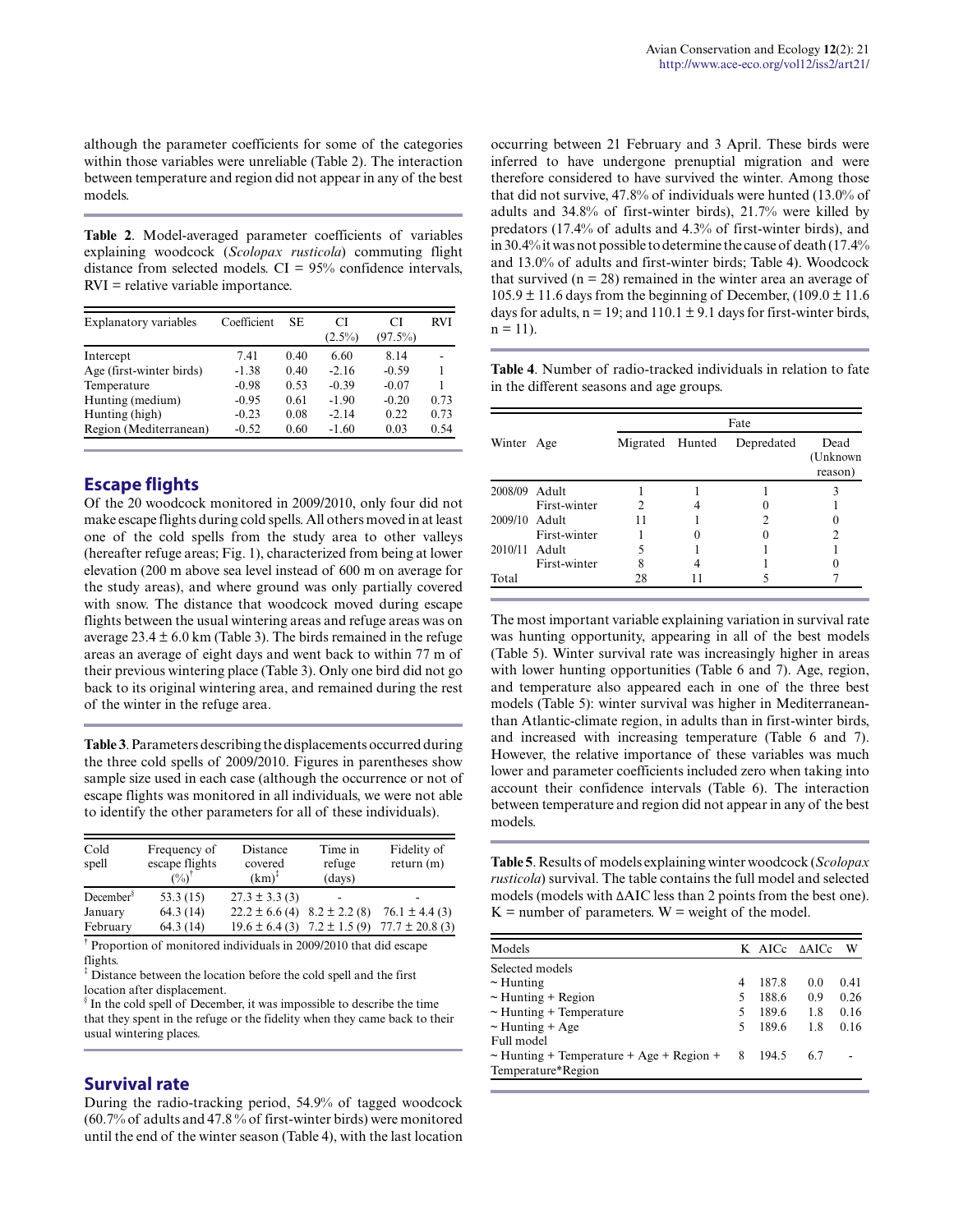**Table 6**. Model-averaged coefficients of the variables explaining winter woodcock (*Scolopax rusticola*) survival. CI = 95% confidence intervals, RVI = relative variable importance.

| Explanatory variables           | Coefficient | <b>SE</b> | CI<br>$(2.5\%)$ | СI<br>$(97.5\%)$ | <b>RVI</b> |
|---------------------------------|-------------|-----------|-----------------|------------------|------------|
| Intercept                       | 4.15        | 0.72      | 2.72            | 5.54             |            |
| Hunting opportunity<br>(medium) | $-0.71$     | 0.88      | $-2.49$         | 1.01             | 1          |
| Hunting opportunity<br>(high)   | $-2.10$     | 0.86      | $-3.82$         | $-0.42$          | 1          |
| Region (Mediterranean)          | 0.75        | 0.71      | $-0.63$         | 2.14             | 0.26       |
| Temperature                     | $-0.11$     | 0.23      | $-0.56$         | 0.35             | 0.16       |
| Age (first-winter birds)        | $-0.25$     | 0.54      | $-1.31$         | 0.81             | 0.16       |

**Table 7**. Winter survival probabilities (Swinter = Sweek ^ Nweeks, Powell 2007) in relation to hunting opportunity, region, and age group. Weekly survival rates estimated from model averaged coefficients in Table 6. We estimated the length of winter as 16 weeks (from December to March).

|                              | Atlantic     |              |              | Mediterranean |              |              |  |
|------------------------------|--------------|--------------|--------------|---------------|--------------|--------------|--|
| Hunting<br>opportunity       | Low          | Medium High  |              |               | Low Medium   | High         |  |
| Adults<br>First-winter birds | 0.78<br>0.73 | 0.60<br>0.52 | 0.14<br>0.09 | 0.89<br>0.86  | 0.79<br>0.74 | 0.39<br>0.30 |  |

#### **DISCUSSION**

Our data support the hypothesis that commuting flight distances are influenced by temperature, and that winter survival rate was influenced by hunting. On the other hand, we did not find support for the hypothesis that the relationship between temperature and either mobility or survival rate was influenced by climatic region (although results suggested that survival was higher in Mediterranean than Atlantic regions).

#### **Commuting and escape flights**

Our results showed that age and temperature were important factors related to the length of commuting flights for woodcock wintering in Spain. In relation to age, we found that adults moved on average longer distances than first-winter birds. Similar results were found for woodcock in Ireland (Wilson 1982) and for other migratory birds, which has been interpreted as an indication that the location of the most appropriate (even if further) foraging areas is learned through experience (Riotte-Lambert and Weimerskirch 2013). Additionally, adult birds may store more fat than first-winter birds (Duriez et al. 2004*b*), which may result in them being better able to meet the increased demands from performing longer flights for food. Our results thus support that first-winter birds may be less efficient at finding good foraging areas and less proficient at optimizing the time spent feeding (Duriez et al. 2004*a*).

A study on American Woodcock showed that woodcock moved increasingly further distances with higher temperatures (Doherty et al. 2010), which was interpreted as meaning that the cost of travelling to better foraging places is compensated by lower thermoregulatory costs under higher temperatures. In our case, we found a negative correlation between temperature and commuting flight distance. According to Duriez et al. (2004*a*), who found similar results for Eurasian Woodcock in France, this pattern could be the result of a compensatory mechanism in response to higher energy needs for thermoregulation in cold temperatures. Braña et al. (2010) found in Atlantic Spain a positive correlation between temperature and the time initiating commuting flights after sunset, with flights starting earlier in colder weather. Overall, these results suggest that when temperature falls, increasing energy expenditure by thermoregulation, woodcock invest more in foraging flights, with higher activity and greater displacements, probably in an attempt to optimize feeding (Charnov 1976). The extreme case would be represented by the responses to cold spells, when movement distances were an order of magnitude higher than usual. In France, responses to cold spells of different intensity have been studied, and a threshold in relation to the magnitude of the cold spell has been found. Thus, when the cold spell is not very intense, few individuals change their usual behavior and displacements are shorter, whereas when it exceeds a certain level, a higher number of individuals show escape behaviors and the magnitude of the displacements is higher as well (Péron et al. 2011*a*). This seems consistent with the results of the present paper, in which the largest displacements occurred in the winter 2009/2010 under particularly harsh weather conditions, and did not influence equally all individuals: although some individuals moved to refuge areas, others faced the harsh conditions in their usual wintering places. Therefore, this compensatory mechanism appears to act at different levels in a gradient from low to high intensity, from daily travels to feed in the grasslands near the forest (commuting flights), to the great journeys to more temperate zones (escape flights), conditioning woodcock's winter mobility at different temporal and spatial scales.

In contrast to our hypothesis, we did not find differences among regions in commuting flight distances in relation to temperature. This may indicate that our initial hypothesis (that in Mediterranean-climate region, higher shrub vegetation cover modifies thermoregulation costs for woodcock or worm accessibility under low air temperatures) is not supported. In fact, habitat utilization by predators can reflect availability of resources (Davoren et al. 2003), so our results may indicate that both climatic regions in fact have similar food resources, e.g., number and distance of grasslands where to feed on earthworms. Further studies should evaluate whether abundance and distribution of grasslands and forest patches is an important factor for winter ecology of woodcock, and if there are differences in food resources, spatial distribution of forest and grassland areas, or soil temperature according to climate regions.

#### **Winter survival rate**

The most frequently identified cause of death of our tracked woodcock was hunting, affecting mainly first-winter birds. Number of woodcock killed by predation were only half in relation to hunted birds. This difference may even be underestimated, because the four woodcock that were never located after tagging disappeared in areas with high hunting opportunity, so it is possible that they were hunted by hunters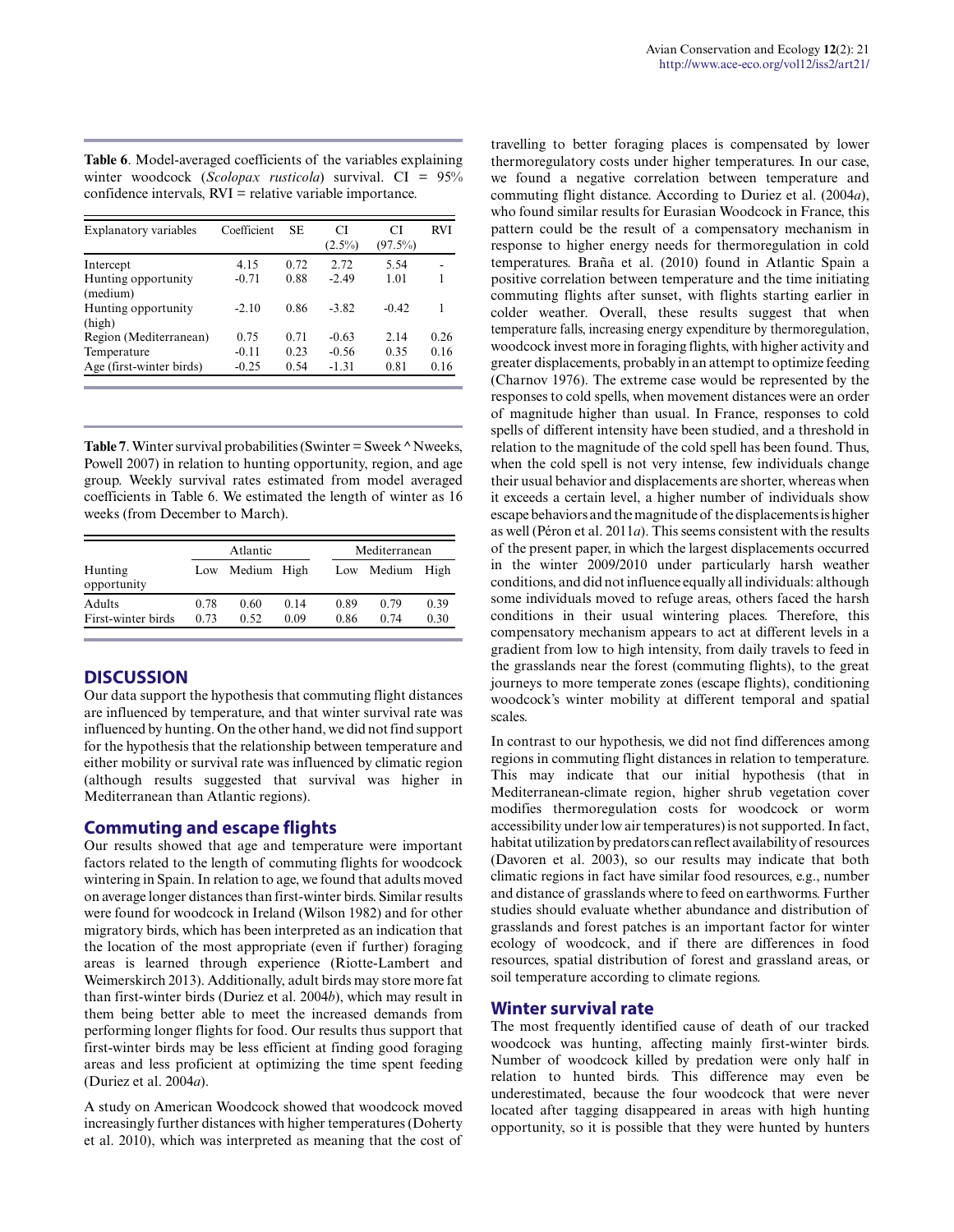who did not return the transmitter, but this was impossible to evaluate.

Furthermore, our study showed that survival rate was lower in areas with higher hunting opportunity. Survival rate was markedly low when it was possible to hunt all days of the week (from 0.13 to 0.20 depending of region and age group). It is important to underline that because of our work design, the variable hunting opportunity was somewhat collinear with winter because the category "high" in hunting opportunity only occurred in one of the study winters. Therefore, it is not possible to determine if part of the variance was explained by differences among study years in relation to factors unmonitored in the study. However, differences in survival rates between all categories of hunting opportunity followed a gradual pattern, and survival rate was also 11–28% lower in areas with medium than low hunting opportunities (calculated from Table 7), which were sampled in two different winters, so hunting opportunity appears to have an effect on survival independently of interannual differences.

More hunting opportunities, i.e., a higher number of days when hunting is allowed, do not necessarily indicate higher hunting pressure, and even the number of hunting days may be reactively reduced in areas where the hunting pressure is too high. However, there are some clues that indicate that, in our case, the positive relationship between this parameter and hunting pressure is likely. In Guipuzkoa (a province in Northern Spain close to our study sites), woodcock hunting is also allowed every day of the week. In that area, there exists an administrative mechanism whereby hunters have to inform the authorities about their daily hunting activity (including hunting bags). Results from that area show how hunting actually occurs with high intensity (in terms of number of hunting sessions) each weekday, and that spatially there exists a positive correlation between the total hunting sessions per area and total woodcock hunted ( $n = 11$  areas,  $r =$ 0.96; based on information in García and Romero 2015, *unpublished data*). This suggests that increasing the number of days when hunting is possible probably increases the total number of hunting sessions in an area, and thus hunting pressure.

Our results coincide with other woodcock studies that indicate that hunting mortality is an important factor explaining survival rate. These studies also suggest that hunting is an additive mortality factor, because annual survival rates for woodcock wintering in areas without hunting (Duriez et al. 2005*b*, Aradis et al. 2008) was higher than annual survival rate for woodcock in areas with hunting activity (Hoodless and Coulson 1994, Tavecchia et al. 2002, Bauthian et al. 2006; see also Bruggink et al. 2013 for American Woodcock). According to that, and given that woodcock winter survival rates in this study varied in relation to hunting opportunity, this may indicate source-sink population dynamics among areas with different hunting pressure, as described in France (Péron et al. 2011*b* and 2012).

The winter survival rate found in our study  $(0.55, n = 51)$  was lower than that reported for France for both adults and firstwinter birds (0.77 and 0.59, respectively; Tavecchia et al. 2002), and also lower than the annual survival rate reported for adults in the UK (0.58; Hoodless and Coulson 1994). It was only higher than that reported for first-winter birds in the UK (0.47; Hoodless and Coulson 1994). This is a first estimate, and may be influenced by our limited sample size. However, this may also suggest that

winter mortality of woodcock wintering in Spain may be high in relation to other areas, at least in certain conditions. Indeed, winter survival estimated for the areas with high hunting opportunities, if confirmed in further studies, could reflect that populations there are unsustainable without annual recruitment of first-winter birds (Perón et al. 2011*b*). Right now, populations seem stable (BirdLife International 2016), but it appears strongly necessary to continue monitoring both hunting pressure and survival rates to identify which places could act as a sink and to be able to adjust management if necessary to allow population sustainability (Péron et al. 2011*b*, 2012).

Our results also suggest that survival is higher in Mediterranean rather than Atlantic climate region, supporting the hypothesis that in Mediterranean regions, thermoregulation costs would be lower or worm availability be higher, and therefore that these regions could be important for woodcock. However, the confidence interval for the effect size of this variable included zero, so these results should be confirmed. It may be particularly useful if future studies on winter survival of woodcock in Spain consider this variable.

In contrast to our hypothesis, we did not find a marked effect of temperature on winter survival rate, in either of the two climatic regions. With low temperatures, nonhibernating endotherms are confronted with increasing energy requirements to enhance thermogenesis while food is a scarce resource (Boos et al. 2007, Deville et al. 2014). In many bird species it has thus been shown that winter conditions such as low temperatures or consecutive frosts influence survival (e.g., Deville et al. 2014, Johnston et al. 2016). In France, a negative relationship between winter temperature and woodcock survival was also found, as well as escape behavior below a certain temperature threshold (Tavecchia et al. 2002, Péron et al. 2011*a*), presumably because dealing with such conditions would be riskier than moving away from their usual wintering areas (Duriez 2003). The fact that we did not find a significant relationship between temperature and survival rate, may reflect that the measure of temperature used for this analyses was not sufficiently precise because of the distance between the climatic stations and the areas used by woodcock. However, and alternatively, it may also be a consequence of the closeness of suitable refuge areas found in our study, which may provide an escape for woodcock to compensate the negative effects of low temperatures. Most woodcock showed escape flights during the cold spells, and although the refuge areas were used only for limited amounts of time, they could be very important for the birds during harsh conditions. This underlines the importance of developing future studies to understand how they are used, and whether or not woodcock density or harvest pressure is greater there during cold spells.

*Responses to this article can be read online at:* <http://www.ace-eco.org/issues/responses.php/1096>

#### **Acknowledgments:**

*This work was partially funded by the Committee of Hunting and Continental Fishing, under the Research Project: 200430E471. We are grateful to all hunters who participated in the capturing and*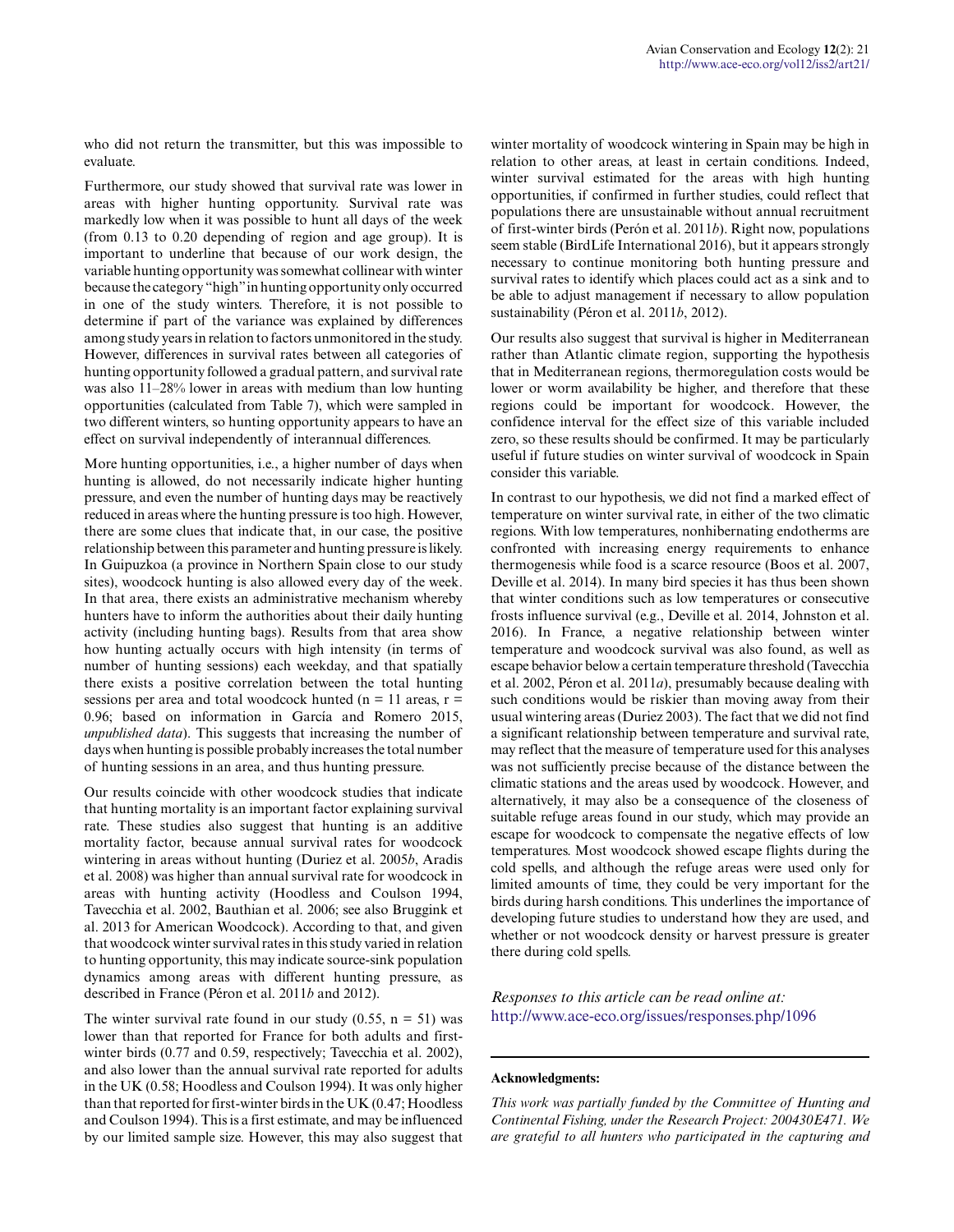*marking of individuals, especially Ibon Telletxea and Rubén Ibanez, and two anonymous referees for constructive and useful comments that improved the manuscript. Iñigo Mendiola gave us useful information about hunting in Guipuzkoa province.*

### **LITERATURE CITED**

Aebischer, N. J., and D. Baines. 2008. Monitoring gamebird abundance and productivity in the UK: the GWCT long-term datasets. *Revista Catalana d'Ornitologia* 24:30-43.

Aradis, A., M. W. Miller, G. Landucci, P. Ruda, S. Taddei, and F. Spina. 2008. Winter survival of Eurasian Woodcock *Scolopax rusticola* in central Italy. *Wildlife Biology* 14:36-43. [http://dx.doi.](http://dx.doi.org/10.2981%2F0909-6396%282008%2914%5B36%3AWSOEWS%5D2.0.CO%3B2) [org/10.2981/0909-6396\(2008\)14\[36:WSOEWS\]2.0.CO;2](http://dx.doi.org/10.2981%2F0909-6396%282008%2914%5B36%3AWSOEWS%5D2.0.CO%3B2)

Austin, D., W. D. Bowen, J. I. McMillan, and S. J. Iverson. 2006. Linking movement, diving, and habitat to foraging success in a large marine predator. *Ecology* 87:3095-3108. [http://dx.doi.](http://dx.doi.org/10.1890%2F0012-9658%282006%2987%5B3095%3ALMDAHT%5D2.0.CO%3B2) [org/10.1890/0012-9658\(2006\)87\[3095:LMDAHT\]2.0.CO;2](http://dx.doi.org/10.1890%2F0012-9658%282006%2987%5B3095%3ALMDAHT%5D2.0.CO%3B2) 

Bakken, G. S. 1990. Estimating the effect of wind on avian metabolic rate with standar operative temperature. *Auk* 107:587-594.

Barton, K. 2017. *MuMIn: multi-model inference. R package version 1.40.0.* R Foundation for Statistical Computing, Vienna, Austria. [online] URL: [https://cran.r-project.org/web/packages/](https://cran.r-project.org/web/packages/MuMIn/) [MuMIn/](https://cran.r-project.org/web/packages/MuMIn/) 

Bauthian, I., F. Gossmann, Y. Ferrand, and R. Julliard. 2007. Quantifying the origin of woodcock wintering in France. *Journal of Wildlife Management* 71(3):701-705. [http://dx.doi.](http://dx.doi.org/10.2193%2F2004-354) [org/10.2193/2004-354](http://dx.doi.org/10.2193%2F2004-354) 

Bauthian, I., I. Illjinsky, S. Fokin, R. Julliard, F. Gossmann, and Y. Ferrand. 2006. Survival rates of Russian woodcocks. *International Wader Studies* 13:62-65.

BirdLife International. 2016. *Scolopax rusticola*. The IUCN Red List of Threatened Species, Cambridge, UK. [online] URL: [http://](http://dx.doi.org/10.2305%2FIUCN.UK.2016-3.RLTS.T22693052A86627978.en) [dx.doi.org/10.2305/IUCN.UK.2016-3.RLTS.T22693052A86627978.](http://dx.doi.org/10.2305%2FIUCN.UK.2016-3.RLTS.T22693052A86627978.en) [en](http://dx.doi.org/10.2305%2FIUCN.UK.2016-3.RLTS.T22693052A86627978.en) 

Boos, M., T. Zorn, G. Delacour, and J. P. Robin. 2007. Weather and body condition in wintering mallards *Anas platyrhynchos*. *Bird Study* 54:154-159. [http://dx.doi.org/10.1080/00063650709461470](http://dx.doi.org/10.1080%2F00063650709461470) 

Braña, F., L. Prieto, and P. González-Quirós. 2010. Habitat change and timing of dusk flight in the Eurasian Woodcock: a trade-off between feeding and predator avoidance? *Annales Zoologici Fennici* 47:206-214. [http://dx.doi.org/10.5735/086.047.0305](http://dx.doi.org/10.5735%2F086.047.0305) 

Brochet, A.-L., M. Guillemain, C. Lebarbenchon, G. Simon, H. Fritz, A. J. Green, F. Renaud, F. Thomas, and M. Gauthier-Clerc. 2009. The potential distance of highly pathogenic avian influenza virus dispersal by Mallard, Common Teal and Eurasian Pochard. *EcoHealth* 6:449-457. [http://dx.doi.org/10.1007/s10393-010-0275-4](http://dx.doi.org/10.1007%2Fs10393-010-0275-4) 

Bruggink, J. G., E. J. Oppelt, K. E. Doherty, D. E. Andersen, J. Meunier, and R. S. Lutz. 2013. Fall survival of American woodcock in the western Great Lakes Region. *Journal of Wildlife Management* 77(5) 1021-1030. [http://dx.doi.org/10.1002/jwmg.547](http://dx.doi.org/10.1002%2Fjwmg.547) 

Burger, J., and M. Gochfeld. 2004. Marine birds as sentinels of environmental pollution. *EcoHealth* 1:263-274. [http://dx.doi.](http://dx.doi.org/10.1007%2Fs10393-004-0096-4) [org/10.1007/s10393-004-0096-4](http://dx.doi.org/10.1007%2Fs10393-004-0096-4)

Burnham, K. P., and D. R. Anderson. 2002. *Model selection and multimodel inference: a practical information-theoretic approach.* Second edition. Springer-Verlag, New York, New York, USA. [http://dx.doi.org/10.1007/b97636](http://dx.doi.org/10.1007%2Fb97636) 

Cade, B. S. 2015. Model averaging and muddled multimodel inferences. *Ecology* 96(9):2370-2382. [http://dx.doi.org/10.1890/14-1639.1](http://dx.doi.org/10.1890%2F14-1639.1)

Charnov, E. L. 1976. Optimal foraging, the marginal value theorem. *Theoretical Population Biology* 9(2):129-136. [http://dx.](http://dx.doi.org/10.1016%2F0040-5809%2876%2990040-X) [doi.org/10.1016/0040-5809\(76\)90040-X](http://dx.doi.org/10.1016%2F0040-5809%2876%2990040-X)

Cramp, S., and K. E. L. Simmons. 1983. *Handbook of the Birds of Europe, the Middle East and North Africa, III Waders to Gulls*. Oxford University Press, Oxford, UK.

Davoren, G. K., W. A. Montevecchi, and J. T. Anderson. 2003. Distributional patterns of a marine bird and its prey: habitat selection based on prey and conspecific behaviour. *Marine Ecology Progress Series* 256:229-242. [http://dx.doi.org/10.3354/](http://dx.doi.org/10.3354%2Fmeps256229) [meps256229](http://dx.doi.org/10.3354%2Fmeps256229) 

Deville, A.-S., S. Labaude, J.-P. Robin, A. Béchet, M. Gauthier-Clerc, W. Porter, M. Fitzpatrick, P. Mathewson, and D. Grémillet. 2014. Impacts of extreme climatic events on the energetics of longlived vertebrates: the case of the Greater Flamingo facing cold spells in the Camargue. *Journal of Experimental Biology* 217:3700-3707. [http://dx.doi.org/10.1242/jeb.106344](http://dx.doi.org/10.1242%2Fjeb.106344) 

Doherty, K. E., D. E. Andersen, J. Meunier, E. Oppelt, R. S. Lutz, and J. G. Bruggink. 2010. Foraging location quality as a predictor of fidelity to a diurnal site for adult female American Woodcock *Scolopax minor*. *Wildlife Biology* 16:379-388. [http://dx.doi.](http://dx.doi.org/10.2981%2F09-100) [org/10.2981/09-100](http://dx.doi.org/10.2981%2F09-100) 

Duriez, O. 2003. Individual wintering strategies in the Eurasian Woodcock *Scolopax rusticola*: energetic trade-offs for habitat selection. Dissertation,.Université de Paris VI, Paris, France.

Duriez, O., C. Eraud, C. Barbraud, and Y. Ferrand. 2005*b.* Factors affecting population dynamics of Eurasian Woodcocks wintering in France: assessing the efficiency of a hunting-free reserve. *Biological Conservation* 122:89-97. [http://dx.doi.org/10.1016/j.](http://dx.doi.org/10.1016%2Fj.biocon.2004.07.002) [biocon.2004.07.002](http://dx.doi.org/10.1016%2Fj.biocon.2004.07.002)

Duriez, O., Y. Ferrand, F. Binet, E. Corda, F. Gossmann, and H. Fritz. 2005*a.* Habitat selection of the Eurasian Woodcock in winter in relation to earthworms availability. *Biological Conservation* 122(3):479-490. [http://dx.doi.org/10.1016/j.](http://dx.doi.org/10.1016%2Fj.biocon.2004.08.011) [biocon.2004.08.011](http://dx.doi.org/10.1016%2Fj.biocon.2004.08.011)

Duriez, O., H. Fritz, F. Binet, Y. Tremblay, and Y. Ferrand. 2004*a.* Individual activity in wintering Eurasian Woodcocks: starvation versus predation risk trade-off? *Animal Behaviour* 69:39-49. [http://dx.doi.org/10.1016/j.anbehav.2004.04.009](http://dx.doi.org/10.1016%2Fj.anbehav.2004.04.009) 

Duriez, O., L. Pastout Lucchini, M. Boos, O. Chastel, H. Fritz, Y. Ferrand, and J. Clobert. 2004*b.* Low levels of energy expenditure in a nocturnal, forest-dwelling wader, the Eurasian Woodcock Scolopax rusticola. *Ardea* 92:31-42.

Fauchald, P., and T. Tveraa. 2006. Hierarchical patch dynamics and animal movement pattern. *Oecologia* 149:383-395. [http://dx.](http://dx.doi.org/10.1007%2Fs00442-006-0463-7) [doi.org/10.1007/s00442-006-0463-7](http://dx.doi.org/10.1007%2Fs00442-006-0463-7) 

Ferrand, Y., and F. Gossmann. 2009. *La bécasse des bois. Histoire naturelle.* Effet de lisière-éditeur, Saint-Lucien, France.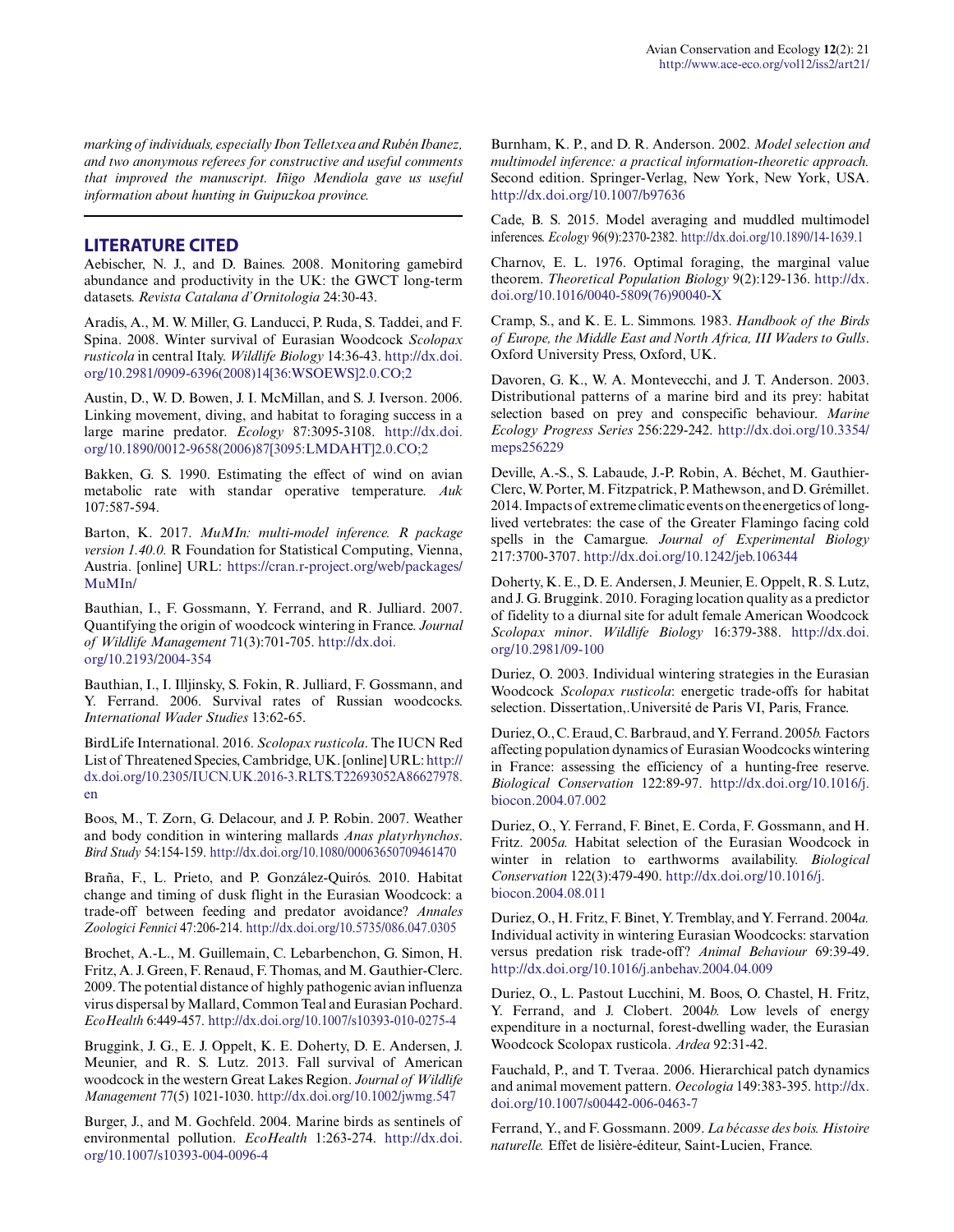Ferrand, Y., F. Gossmann, C. Bastat, and M. Guénézan. 2008. Monitoring of the wintering and breeding Woodcock populations in France. *Revista Catalana d'Ornitologia* 24:44-52.

Gill, J. A. 2007. Approaches to measuring the effects of human disturbance on birds. *Ibis* 149(Suppl1):9-14. [http://dx.doi.](http://dx.doi.org/10.1111%2Fj.1474-919X.2007.00642.x) [org/10.1111/j.1474-919X.2007.00642.x](http://dx.doi.org/10.1111%2Fj.1474-919X.2007.00642.x) 

Gilmer, D. S., L. M. Cowardin, R. L. Duval, L. M. Mechlin, and C. W. Shaiffer. 1981. *Procedures for the use of aircraft in wildlife biotelemetry studies.* U.S. Fish and Wildlife Service Resource Publication, Washington, D.C., USA.

Gossmann, F., and Y. Ferrand. 2000. Impact of the 1996-97 cold spell on Woodcock in France based on ring recoveries. Pages 37-39 *in* H. Kalchreuter, editor. *Fifth European Woodcock and Snipe Workshop: Proceedings of an International Symposium of the Wetlands International Woodcock and Snipe Specialist Group*, Czempin, Poland. Wetlands International, Wageningen, The Netherlands.

Gourlay-Larour, M.-L., V. Schricke, C. Sorin, M. L'Hostis, and A. Caizergues. 2012. Movements of wintering diving ducks: new insights from nasal saddled individuals. *Bird Study* 59:266-278. [http://dx.doi.org/10.1080/00063657.2012.697867](http://dx.doi.org/10.1080%2F00063657.2012.697867)

Guzmán, J. L. 2013. Factores que modulan la abundancia poblacional de la becada (*Scolopax rusticola*): implicaciones para su gestión y conservación. Dissertation. Universidad de Castilla La Mancha, Spain.

Guzmán, J. L., and B. Arroyo. 2015. Predicting winter abundance of woodcock *Scolopax rusticola* using weather data: implications for hunting management. *European Journal of Wildlife Research* 61:467-474. [http://dx.doi.org/10.1007/s10344-015-0918-4](http://dx.doi.org/10.1007%2Fs10344-015-0918-4)

Heward, C. J., A. N. Hoodless, G. J. Conway, N. J. Aebischer, S. Gillings, and R. J. Fuller. 2015. Current status and recent trend of the Eurasian Woodcock *Scolopax rusticola* as a breeding bird in Britain. *Bird Study* 62:535-551. [http://dx.doi.org/10.1080/000](http://dx.doi.org/10.1080%2F00063657.2015.1092497) [63657.2015.1092497](http://dx.doi.org/10.1080%2F00063657.2015.1092497) 

Hoodless, A. N., and J. C. Coulson. 1994. Survival rates and movements of British and continental Woodcock *Scolopax rusticola* in the British Isles. *Bird Study* 41:48-60. [http://dx.doi.](http://dx.doi.org/10.1080%2F00063659409477197) [org/10.1080/00063659409477197](http://dx.doi.org/10.1080%2F00063659409477197) 

Johnston, A., R. A. Robinson, G. Gargallo, R. Julliard, H. Van Der Jeugd, and S. R. Baillie. 2016. Survival of Afro-Palaearctic passerine migrants in western Europe and the impacts of seasonal weather variables. *Ibis* 158:465-480. [http://dx.doi.org/10.1111/](http://dx.doi.org/10.1111%2Fibi.12366) [ibi.12366](http://dx.doi.org/10.1111%2Fibi.12366) 

Lavelle, P. 1988. Earthworm activities and the soil system. *Biology and Fertility of Soils* 6:237-251. [http://dx.doi.org/10.1007/](http://dx.doi.org/10.1007%2FBF00260820) [BF00260820](http://dx.doi.org/10.1007%2FBF00260820)

Masse, R. J., B. C. Tefft, J. A. Amador, and S. R. McWilliams. 2013. Why woodcock commute: testing the foraging-benefit and predation-risk hypotheses. *Behavioral Ecology* 24(6):1348-1355. [http://dx.doi.org/10.1093/beheco/art073](http://dx.doi.org/10.1093%2Fbeheco%2Fart073)

Murray, D. L. 2006. On improving telemetry-based survival estimation. *Journal of Wildlife Management* 70(6):1530-1543. [http://dx.doi.org/10.2193/0022-541X\(2006\)70\[1530:OITSE\]2.0.CO;2](http://dx.doi.org/10.2193%2F0022-541X%282006%2970%5B1530%3AOITSE%5D2.0.CO%3B2) 

Péron, G. 2013. Compensation and additivity of anthropogenic mortality: life-history effects and review of methods. *Journal of Animal Ecology* 82:408-417. [http://dx.doi.org/10.1111/1365-2656.12014](http://dx.doi.org/10.1111%2F1365-2656.12014)

Péron, G., Y. Ferrand, R. Choquet, R. Pradel, F. Gossmann, C. Bastat, M. Guénézan, I. Bauthian, R. Julliard, and O. Gimenez. 2012. Spatial heterogeneity in mortality and its impact on the population dynamics of Eurasian Woodcocks. *Population Ecology* 54: 305-312. [http://dx.doi.org/10.1007/s10144-012-0309-6](http://dx.doi.org/10.1007%2Fs10144-012-0309-6) 

Péron, G., Y. Ferrand, F. Gossmann, C. Bastat, M. Guénézan, and O. Gimenez. 2011*a.* Escape migration decisions in Eurasian Woodcocks: insights from survival analyses using large-scale recovery data. *Behavioral Ecology and Sociobiology* 65:1949-1955. [http://dx.doi.org/10.1007/s00265-011-1204-4](http://dx.doi.org/10.1007%2Fs00265-011-1204-4)

Péron, G., Y. Ferrand, F. Gossmann, C. Bastat, M. Guenezan, and O. Gimenez. 2011*b.* Nonparametric spatial regression of survival probability: visualization of population sinks in Eurasian Woodcock. *Ecology* 92:1672-1679. [http://dx.doi.org/10.1890/10-2224.1](http://dx.doi.org/10.1890%2F10-2224.1) 

Powell, L. A. 2007. Approximating variance of demographic parameters using the delta method: a reference for avian biologists. *Condor* 109(4):949-954. [http://dx.doi.org/10.1650/0010-5422](http://dx.doi.org/10.1650%2F0010-5422%282007%29109%5B949%3AAVODPU%5D2.0.CO%3B2) [\(2007\)109\[949:AVODPU\]2.0.CO;2](http://dx.doi.org/10.1650%2F0010-5422%282007%29109%5B949%3AAVODPU%5D2.0.CO%3B2)

QGIS Development Team. 2013. *QGIS Geographic Information System.* Open Source Geospatial Foundation Project. [online] URL:<http://qgis.osgeo.org>

R Core Team. 2016. *R: A language and environment for statistical computing.* R Foundation for Statistical Computing, Vienna, Austria. [online] URL: <https://www.R-project.org/>

Riotte-Lambert, L., and H. Weimerskirch. 2013. Do naive juvenile seabirds forage differently from adults? *Proceedings of the Royal Society B-Biological Sciences* 280:20131434. [http://dx.](http://dx.doi.org/10.1098%2Frspb.2013.1434) [doi.org/10.1098/rspb.2013.1434](http://dx.doi.org/10.1098%2Frspb.2013.1434)

Rodríguez-Teijeiro, J. D., F. Sardà-Palomera, and M. Puigcerver. 2012. Post-breeding movements and migration patterns of western populations of Common Quail (*Coturnix coturnix*): from knowledge to hunting management. *Animal Biodiversity and Conservation* 35:333-342.

Sauter, A., F. Korner-Nievergelt, and L. Jenni. 2010. Evidence of climate change effects on within-winter movements of European Mallards *Anas platyrhynchos*. *Ibis* 152:600-609. [http://dx.doi.](http://dx.doi.org/10.1111%2Fj.1474-919X.2010.01028.x) [org/10.1111/j.1474-919X.2010.01028.x](http://dx.doi.org/10.1111%2Fj.1474-919X.2010.01028.x) 

Specht, R. L. 1969. A comparison of the sclerophyllous vegetation characteristic of Mediterranean type climates in France, California, and southern Australia. I. Structure, morphology, and succession. *Australian Journal of Botany* 17(2):277-292. [http://dx.](http://dx.doi.org/10.1071%2FBT9690277) [doi.org/10.1071/BT9690277](http://dx.doi.org/10.1071%2FBT9690277) 

Stephens, S. E., D. N. Koons, J. J. Rotella, and D. W. Willey. 2004. Effects of habitat fragmentation on avian nesting success: a review of the evidence at multiple spatial scales. *Biological Conservation* 115:101-110. [http://dx.doi.org/10.1016/S0006-3207\(03\)00098-3](http://dx.doi.org/10.1016%2FS0006-3207%2803%2900098-3) 

Tavecchia, G., R. Pradel, F. Gossmann, C. Bastat, Y. Ferrand, and J. D. Lebreton. 2002. Temporal variation in annual survival probability of the Eurasian Woodcock *Scolopax rusticola* wintering in France. *Wildlife Biology* 8:21-30.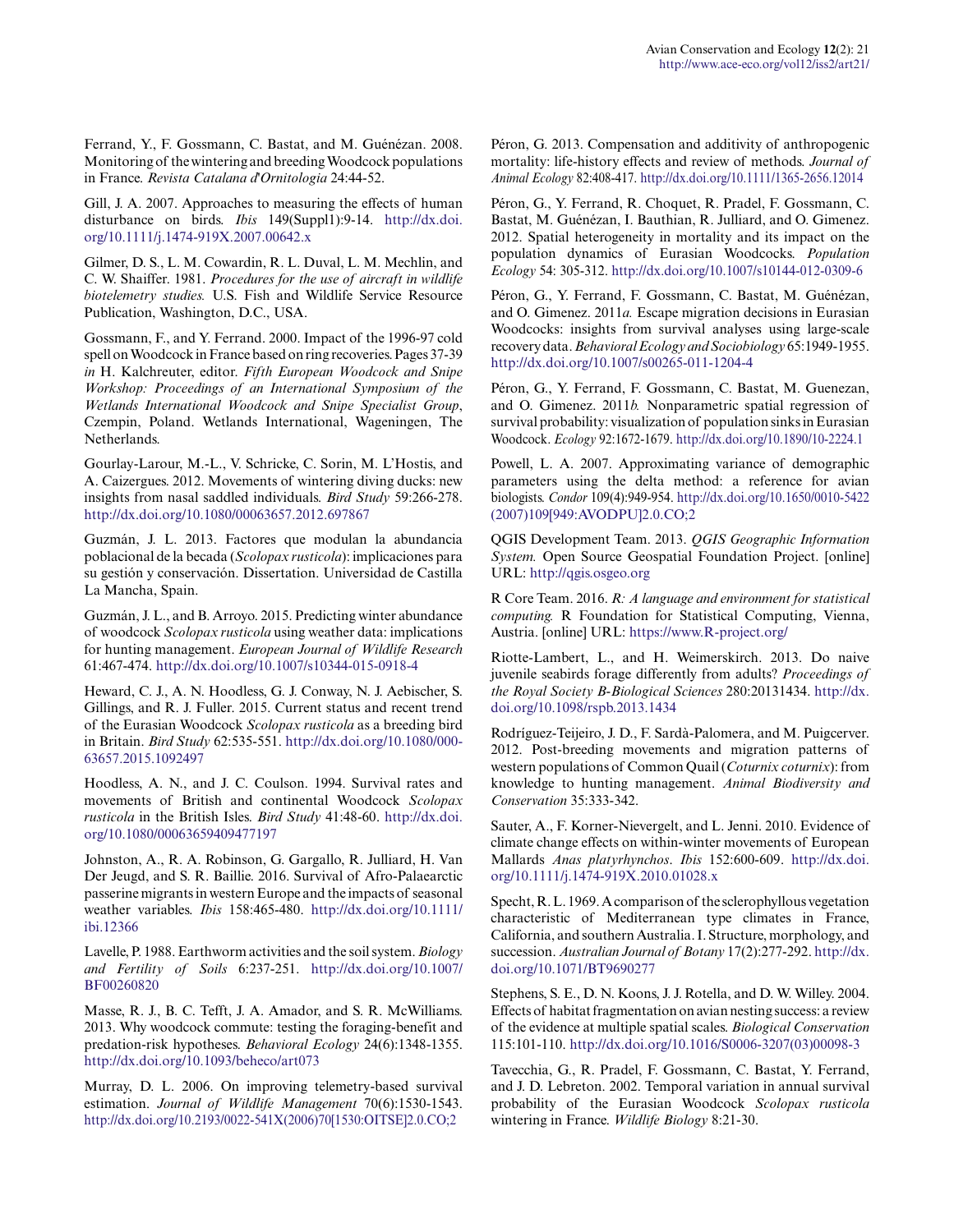Wiersma, P., and T. Piersma. 1994. Effects of microhabitat, flocking, climate and migratory goal on energy expenditure in the annual cycle of red knots. *Condor* 96:257-279. [http://dx.doi.](http://dx.doi.org/10.2307%2F1369313) [org/10.2307/1369313](http://dx.doi.org/10.2307%2F1369313) 

Wikelski, M., E. M. Tarlow, A. Raim, R. H. Diehl, R. P. Larkin, and G. H. Visser. 2003. Avian metabolism: costs of migration in free-flying songbirds. *Nature* 423(6941):704-704. [http://dx.doi.](http://dx.doi.org/10.1038%2F423704a) [org/10.1038/423704a](http://dx.doi.org/10.1038%2F423704a) 

Williams, C. K., R. S. Lutz, R. D. Applegate, and W. Palmer. 2004. Winter survival and additive harvest in Northern Bobwhite coveys in Kansas. *Journal of Wildlife Management* 68(1):94-100. [http://](http://dx.doi.org/10.2193%2F0022-541X%282004%29068%5B0094%3AWSAAHI%5D2.0.CO%3B2) [dx.doi.org/10.2193/0022-541X\(2004\)068\[0094:WSAAHI\]2.0.CO;2](http://dx.doi.org/10.2193%2F0022-541X%282004%29068%5B0094%3AWSAAHI%5D2.0.CO%3B2) 

Wilson, H. J. 1982. Movements, home ranges, and habitat use of wintering woodcocks in Ireland. *U.S. Fish and Wildlife Service Wildlife Research Report* 14:168-178.

Yagüe, C., M. Martija, J. Torres, A. Maldonado, and E. Zurita. 2006. Análisis estadístico de las olas de calor y frío en España. *XXIX Jornadas Científicas de la AME* 20-26. [online] URL: [http://](http://pendientedemigracion.ucm.es/info/Geofis/g-micromet_varclima/articulos/Yague_et_alAME2006.pdf) [pendientedemigracion.ucm.es/info/Geofis/g-micromet\\_varclima/](http://pendientedemigracion.ucm.es/info/Geofis/g-micromet_varclima/articulos/Yague_et_alAME2006.pdf) [articulos/Yague\\_et\\_alAME2006.pdf](http://pendientedemigracion.ucm.es/info/Geofis/g-micromet_varclima/articulos/Yague_et_alAME2006.pdf)



Sponsored by the Society of Canadian Ornithologists and Bird Studies Canada Parrainée par la Société des ornithologistes du Canada et<br>Études d`oiseaux Canada



BIRD STUDIES CANADA